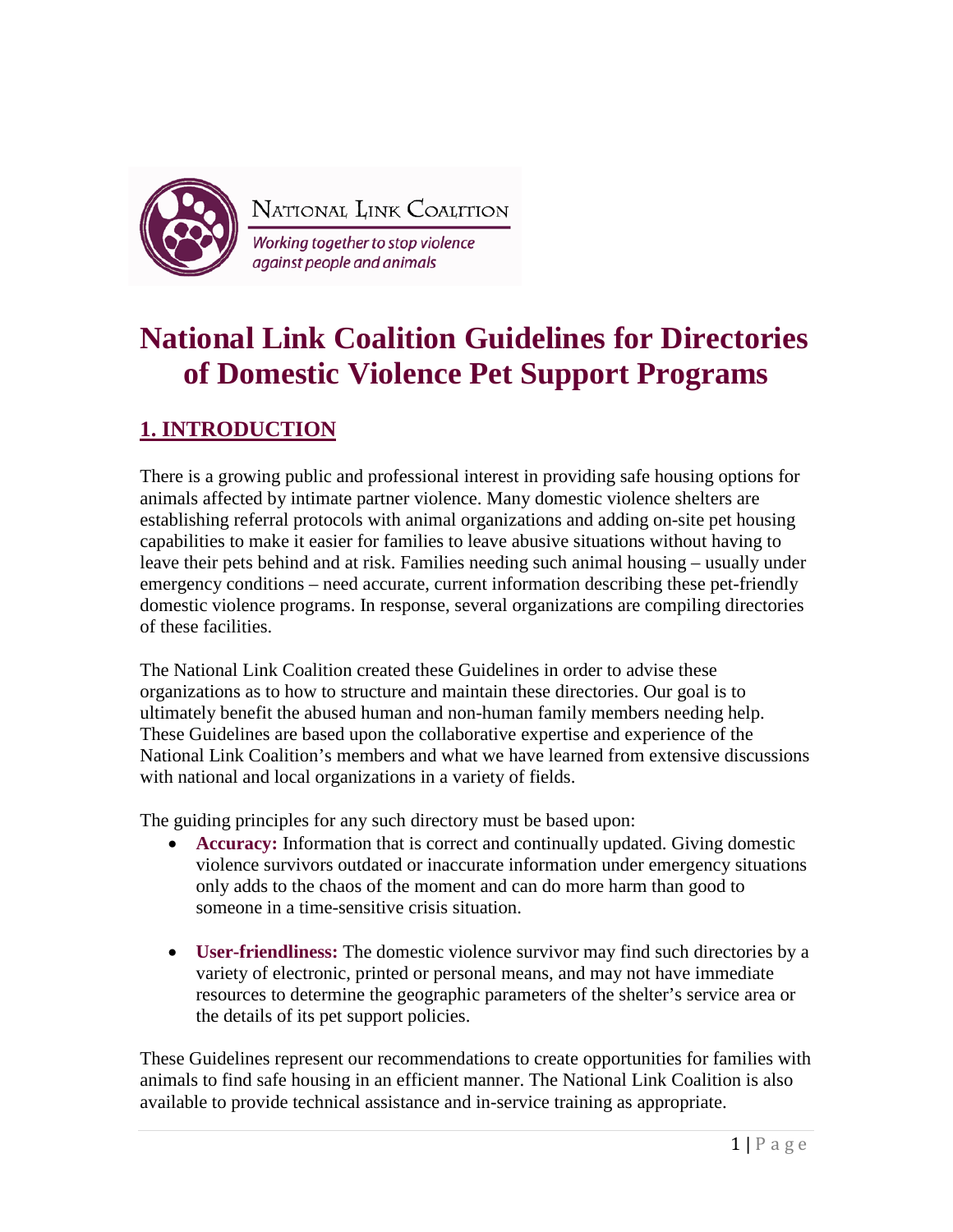# **2. DEFINITIONS**

The National Link Coalition defines a Domestic Violence Pet Support program as any program that facilitates the care of animals belonging to individuals seeking safety from intimate partner violence. Typically, Domestic Violence Pet Support programs generally refer to, but are not limited to:

# **A. Foster Care**

### **1. Off-site programs by domestic violence shelters (often called "safe havens")**

These programs provide short- or long-term foster care for animals belonging to survivors needing shelter and/or transitional housing. Agency policy determines whether the program does or does not require clients to be residents of the shelter. Animals are cared for at secret off-site locations by a variety of foster caregivers, such as:

a. Animal shelter, animal rescue group, animal sanctuary, or farm, or their volunteers' or staff's homes.

- b. Veterinary clinic or their staff.
- c. Animal boarding facility or their staff.
- d. Screened agency staff members or volunteers.

We recognize that not all foster care pet support programs are formalized with written agreements and this should not exclude them as a resource. However, a simple referral by a domestic violence program to a non-participating animal organization does not constitute a Domestic Violence Pet Support program.

## **2. Emergency services programs by animal groups**

These are programs operated by animal shelters, animal rescue groups, animal sanctuaries, farms, veterinarians, or similar agencies. They provide short- or longterm foster care for animals for families experiencing domestic violence; they may also include housing for animals in other emergency situations, such as homelessness or disaster relief dislocation.

# **B. On-Site Pet Housing**

Domestic violence shelters that provide on-site housing of animals, either in kennels or residents' rooms, are a specialized type of Pet Support programs such as SAF-T<sup>TM</sup> (as part of the Sheltering Animals & Families Together<sup>TM</sup> program).

A domestic violence shelter may have both an off-site foster care and an on-site program to assist families.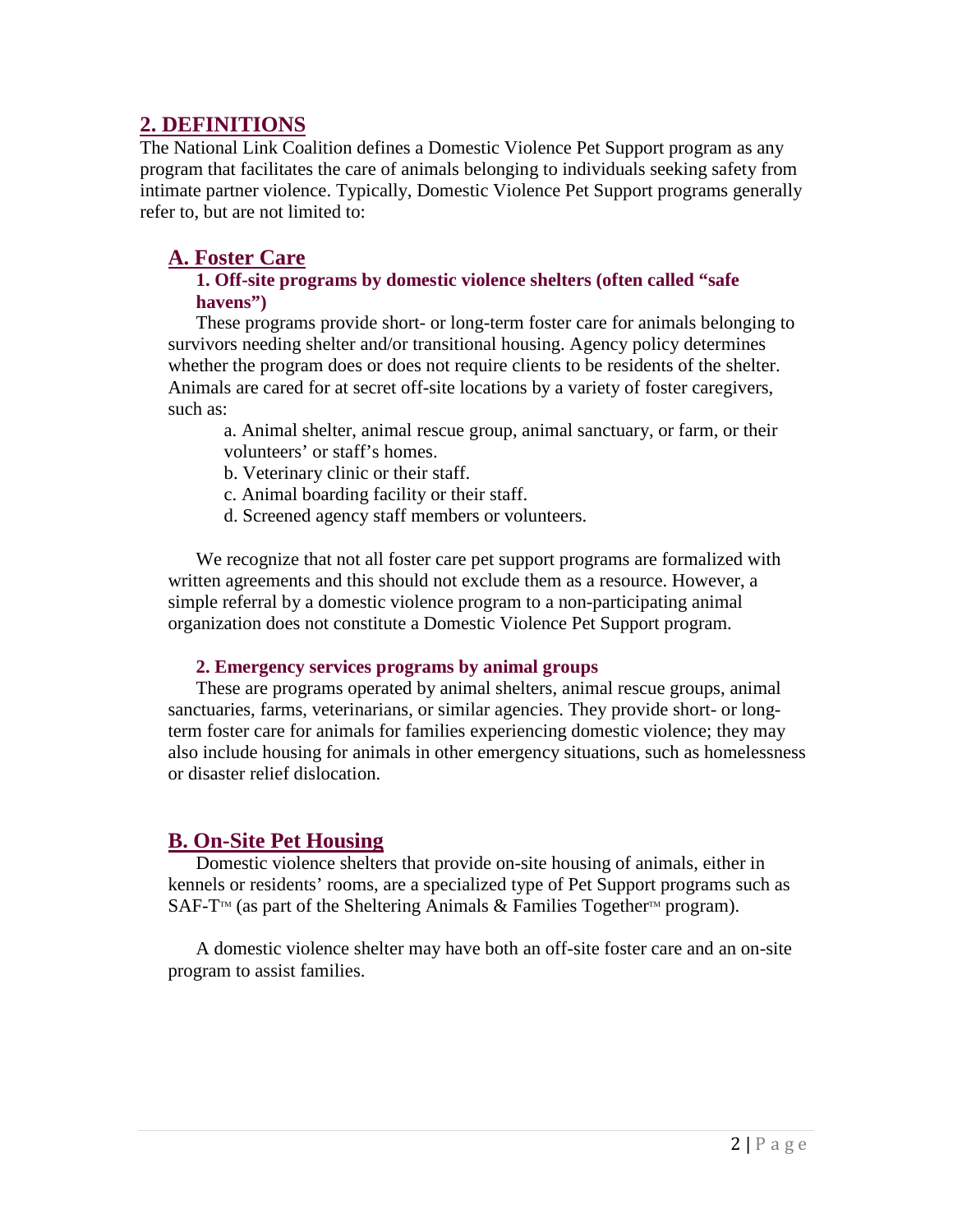# **3. GUIDELINES FOR DOMESTIC VIOLENCE PET SUPPORT DIRECTORIES**

## **a. DEFINITIONS**

Directories should only list programs that meet the above definitions. On-site pet housing programs should also be included and identified as such in the directory.

# **b. ACCURACY**

For any directory, it is critical that publicly posted information be timely, accurate and updated regularly, at the minimum at least twice a year. Accurate information is important for the safety of individuals seeking assistance who may have few safe opportunities to contact shelters for help.

# **c. FORMALITY**

Programs listed may be formal or informal, with or without written agreements among participating domestic violence and animal organizations, but at the very least they should be institutionalized to such degree that persons answering telephone and email inquiries are aware of the existence of the program and will provide the caller with accurate information regarding program details.

## **d. USER-FRIENDLINESS**

Some survivors may be seeking a pet support program in their own community; others may be seeking one in a more distant location. These individuals may or may not be familiar with the geographic area, the location of various cities and counties, or the service area covered by the shelter. In addition, they may be researching such programs under stress, limited access to information, and life-threatening conditions. Consequently, listings should be presented in as user-friendly a manner as possible and organized geographically, consistently and logically to enable callers to quickly identify programs potentially meeting their needs.

Because some programs cover a wide geographical region, such as several counties, the program should be listed under each county in its service area.

A search by ZIP Code or by map graphic interface may also be appropriate.

# **e. SAFETY**

The directory should prominently display a Safety Alert warning users that if they are in danger they should use a safer computer or call 911 or their local or U.S. National Domestic Violence Hotline. The Safety Alert should also include an immediate escape button from the web page and technology safety tips. The Safety Alerts posted on the top of the home pages of the National Network to End Domestic Violence [\(www.nnedv.org\)](http://www.nnedv.org/) and Ahimsa House [\(www.ahimsahouse.org\)](http://www.ahimsahouse.org/) may serve as models.

# **f. SEARCH ENGINE OPTIMIZATION**

Many survivors will not know which organizations publish pet support directories and may not know how to search for pet-friendly shelters easily. It is recommended that online directories include numerous meta-tags to facilitate survivors searching for such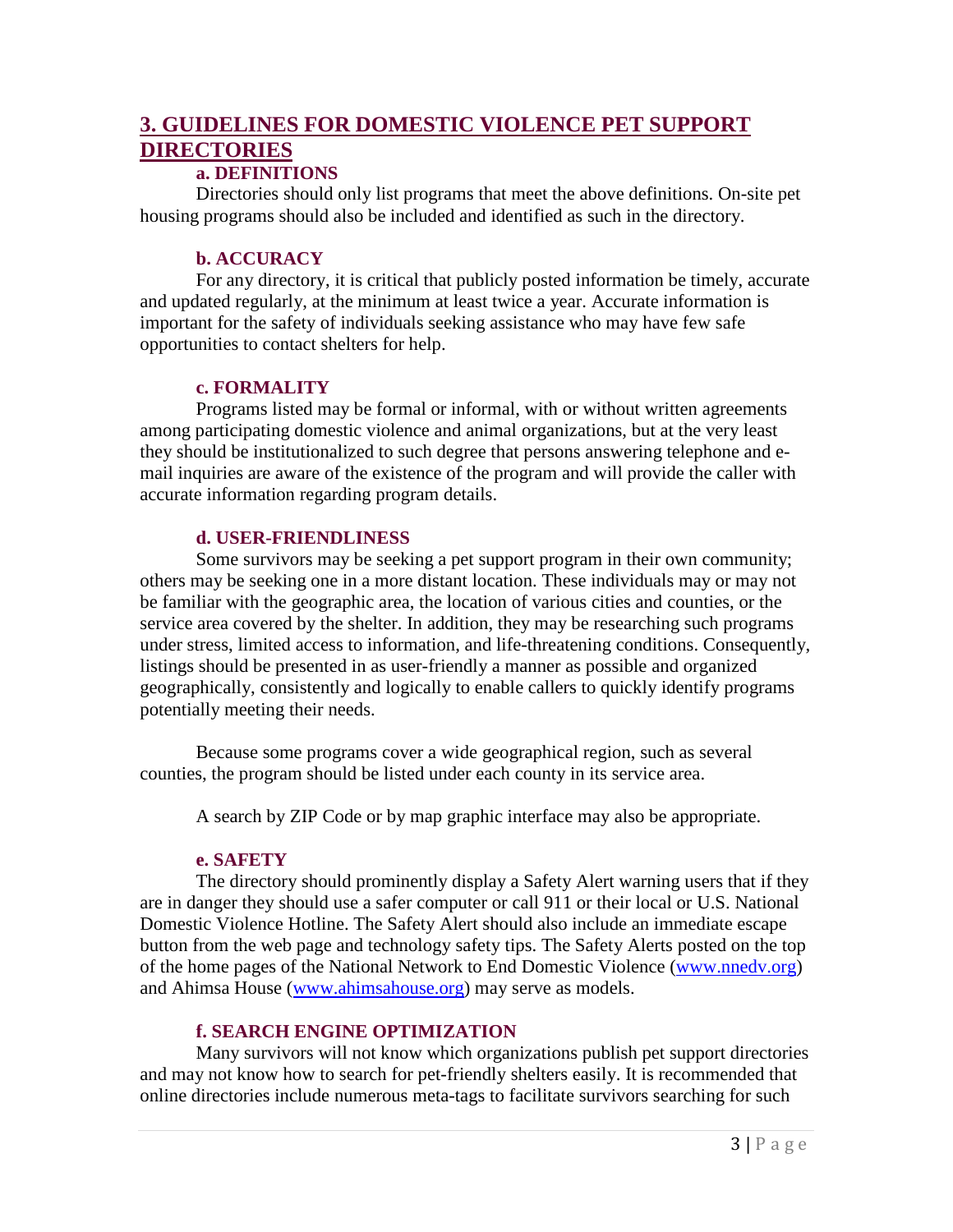terms as "pet," "animal," "dog," "cat," "safe haven," "shelter," "housing," etc. to increase the likelihood of locating a directory of facilities.

### **g. TYPES OF DIRECTORIES**

A *basic* directory listing should include:

- o County(s) served
- o City where program is located
- o Agency name
- o Contact telephone number(s): Crisis line and/or administrative line
- o Shelter's preferred form of contact (phone or E-mail)
- o Website (if applicable)
- o Whether individual must be a shelter resident to utilize pet support services
- o Whether the program offers off-site foster care or on-site housing
- o Fees charged or donations requested, if any.

An *advanced* directory listing should include additional program details such as:

- o Species accepted
- o Number of animals allowed per family
- o Breed restrictions, if any
- o Animal temperament, age, spay/neuter restrictions, if any
- o Pet vaccination requirements, if any
- o Maximum length of time pet support services are offered
- o Pet supplies, equipment, food and documentation client must provide

## **h. LIST MAINTENANCE**

- o A specific person or persons should be identified as responsible for correcting and updating the list.
- o Pet support program directory administrators should work openly with the National Link Coalition and other relevant agencies and individuals specialized in this area, and update their information at least twice a year to confirm listed shelters' active participation and the addition of new information.
- o "Updated on" dates in the directory should identify the date the information was last fact-checked, not the date of data entry or today's date. Current, accurate listings will help families who are seeking assistance and avoid embarrassing publication of obsolete information.

Approved by the National Link Coalition Steering Committee this  $13<sup>th</sup>$  day of May, 2013 Revised: Aug. 12, 2013